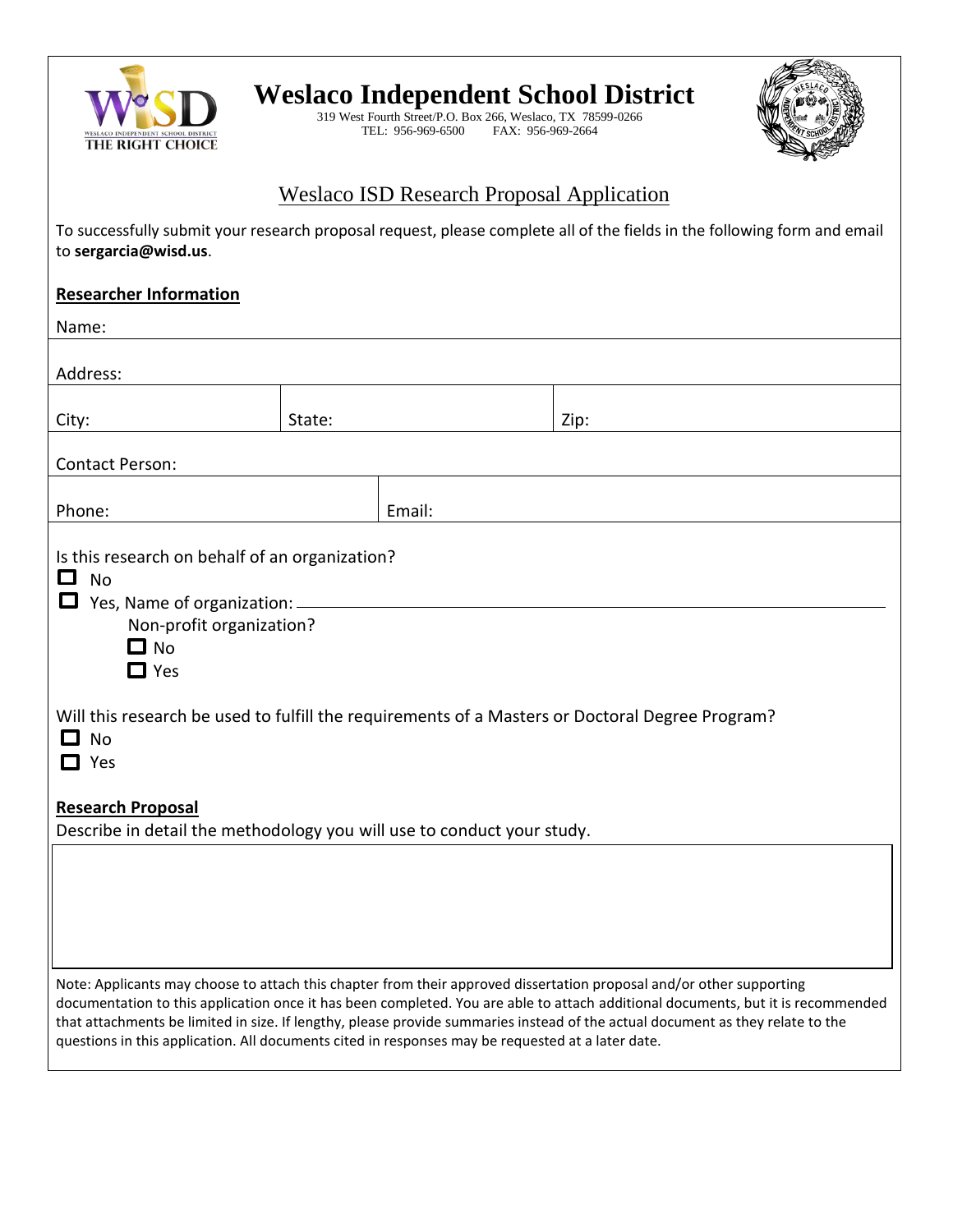| How will this research support Weslaco ISD students in terms of College and Career Readiness, STEM |  |
|----------------------------------------------------------------------------------------------------|--|
| Education, Talent Management, and/or Early Childhood Education?                                    |  |

What are the expected monetary costs to the District for this research?

Approximately how much time will be required of participants in this research?

If parental consent is required, how will you obtain it?

How will the confidentiality of employees and students involved in the research be secured?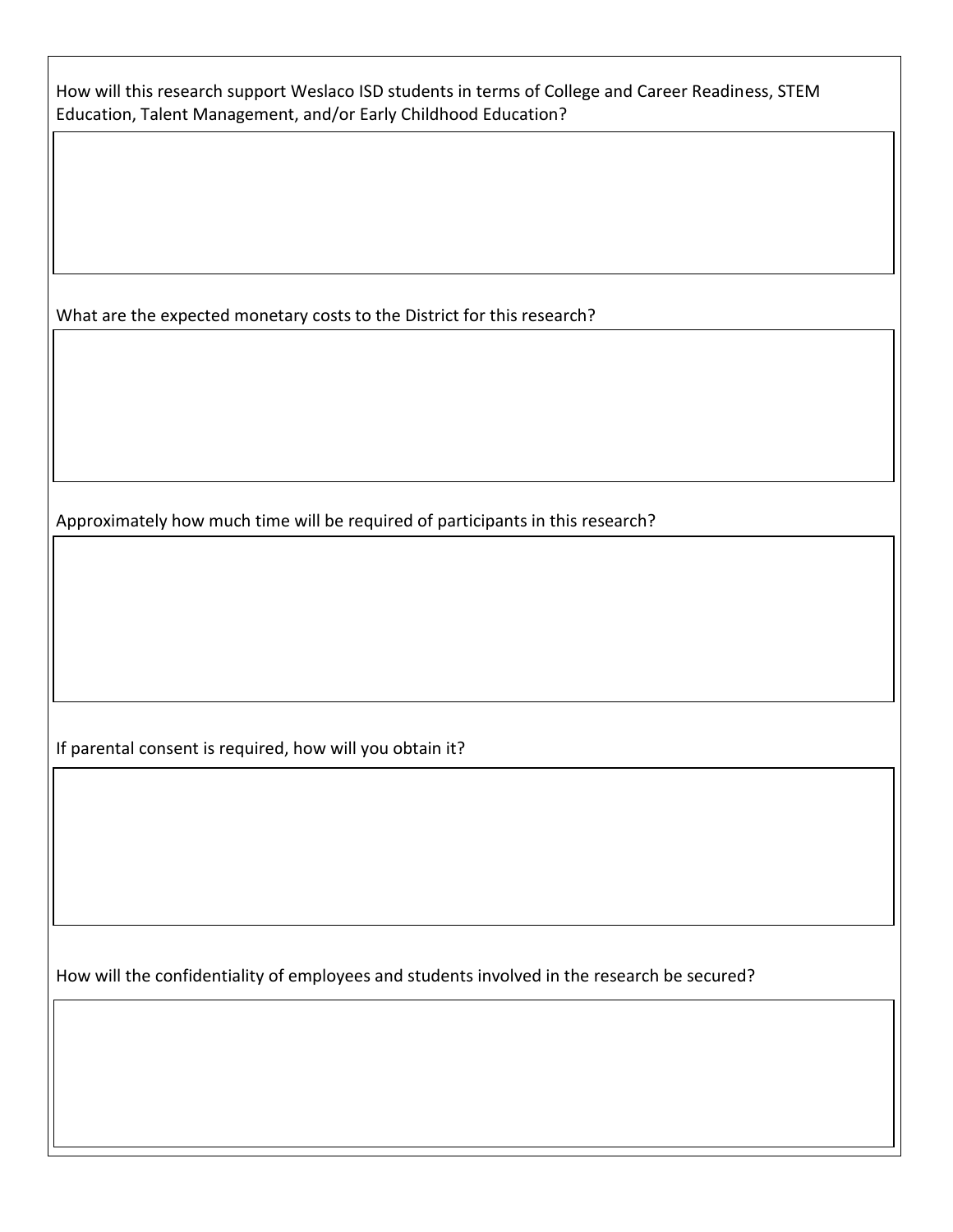| Disclose all entities that will have access to or be given data. |  |
|------------------------------------------------------------------|--|
|------------------------------------------------------------------|--|

Define the extent of use for the data obtained by the researcher, including the context of any report for publication or oral presentation. What will be reported? Where will data be reported/presented?

List all District departments and/or schools you expect to participate in your research:

Have you contacted any District, school, or department administrators regarding your Research Request?

**O**Yes **n**No